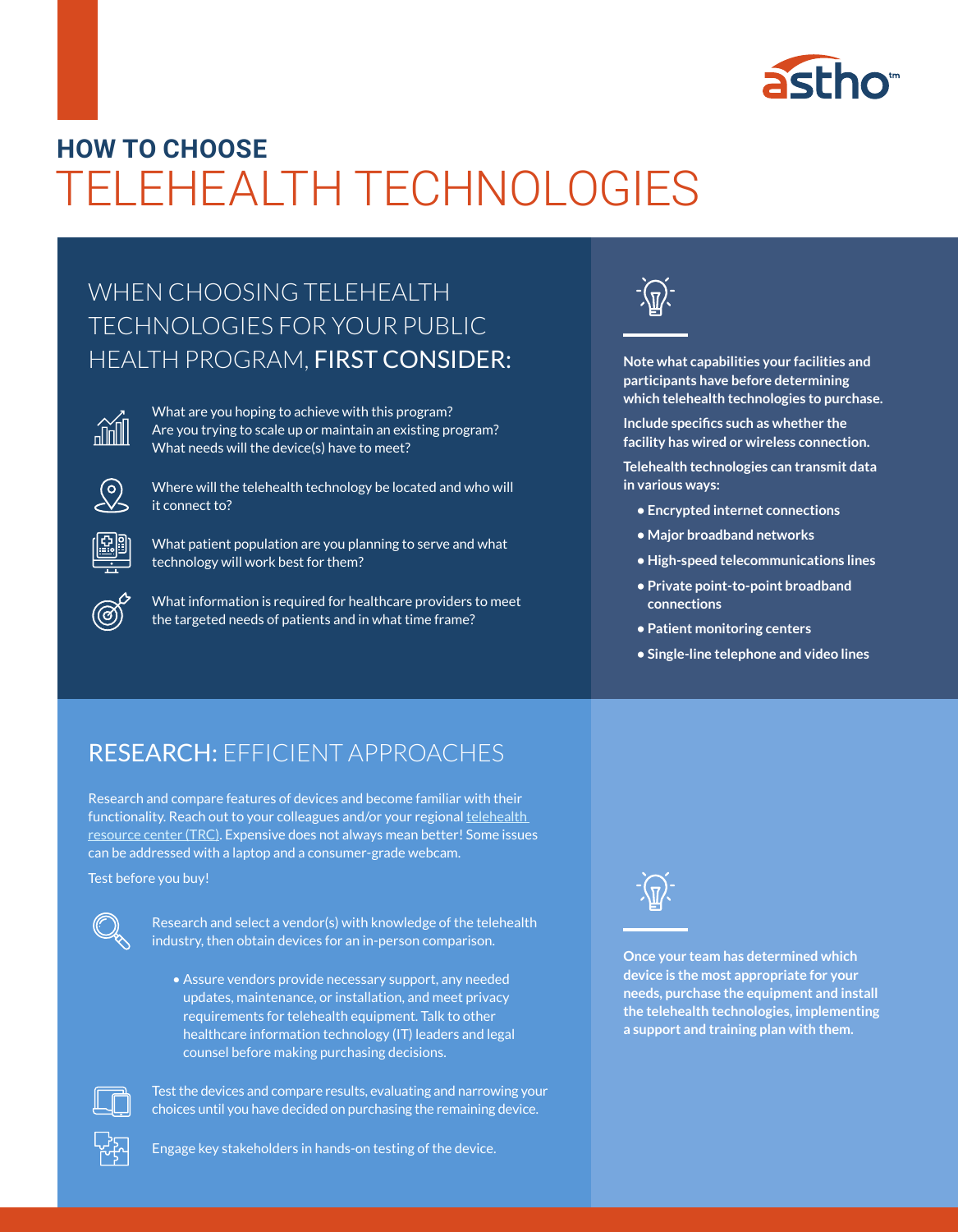# **TO GET STARTED,**  THERE ARE FOUR MAIN TELEHEALTH MODALITIES TO CHOOSE FROM:

# LIVE VIDEOCONFERENCING (SYNCHRONOUS):



Live, two-way interaction between a person and a provider using audiovisual telecommunications technology.

### **COMMON TECHNOLOGIES**

- Video devices: videoconferencing units, peripheral cameras, and web cameras.
- Display devices: tablets, laptops, desktop computers, large monitors or TVs, and specialized telemedicine carts.

#### **COMMON USES**

- Cost-effective care for patients in prisons, correctional facilities, or nursing homes.
- Connects emergency providers with specialists who would be otherwise inaccessible.
- Clinical encounters, administrative meetings, education.

# REMOTE PATIENT MONITORING (RPM):



Personal health and medical data collection from an individual in one location via electronic communication technologies is transmitted to a provider in a different location for use in care and related support.

#### **COMMON TECHNOLOGIES**

- Devices: Internet connected scales, blood pressure monitors, glucometers, and others that transmit vital signs to clinicians.
- Data collected: weight, blood pressure, blood sugar, blood oxygen levels, and heart rate.

#### **COMMON USES**

- Facilitating healthy aging from the home setting.
- Management of infectious disease as a method to prevent the spread of disease (E.g., utilized with Ebola patients).
- Monitoring and care for high-risk patients and patients with chronic disease (E.g., self-measured blood pressure (SMBP) monitoring).

# STORE-AND-FORWARD (ASYNCHRONOUS):



Transmission of recorded health history through an electronic communications system to a provider, usually a specialist, who uses the information to evaluate the case or render a service outside of real-time.

#### **COMMON TECHNOLOGIES**

- Peripheral devices: stethoscopes, otoscopes, dermoscopes, and other equipment that transmits images and data for diagnosis.
- Medical information to be shared: patient data, photos, x-rays, MRIs, and even video-exam clips.

#### **COMMON USES**

• Physicians at rural hospitals or in remote locations can forward x-rays, MRIs, and photos to specialists at major medical centers for review.

# MOBILE HEALTH (MHEALTH):



Healthcare, public health practice and education supported by mobile communication devices such as cell phones and tablet computers.

#### **COMMON TECHNOLOGIES**

• Devices: smartphones, portable monitoring sensors that transmit information to providers, and mobile applications that are downloaded onto devices.

#### **COMMON USES**

- Reminders for medication, individual data collection, or booking appointments.
- Large-scale alerts about disease outbreaks or natural disasters.
- Primary care delivery virtually during and in the aftermath of disasters.
- Additional uses: monitor diabetes, manage diet, detect stress, track sleep patterns, or track fitness.